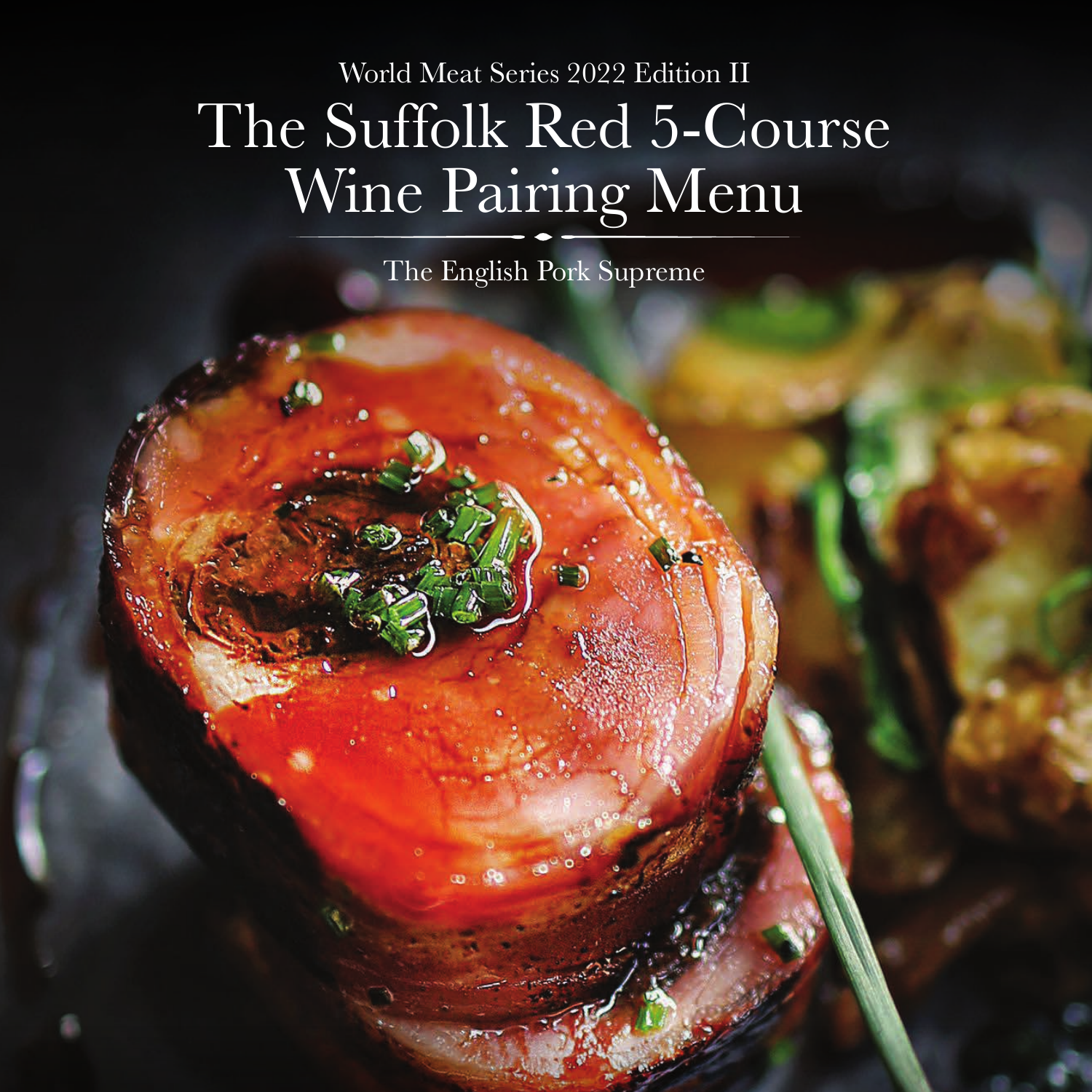



Edition II of World Meat Series 2022 presents a showcase of meats by Dingley Dell Pork, a family-owned farm from Suffolk, England. Raised and developed on the East Coast of Suffolk, 'The Suffolk Red' pigs were bred for superior marbling and a well-bodied flavour.





#### sourced from across the world.

3

# World Meat Series 2022 Edition II The Suffolk Red 5-Course Wine Pairing Menu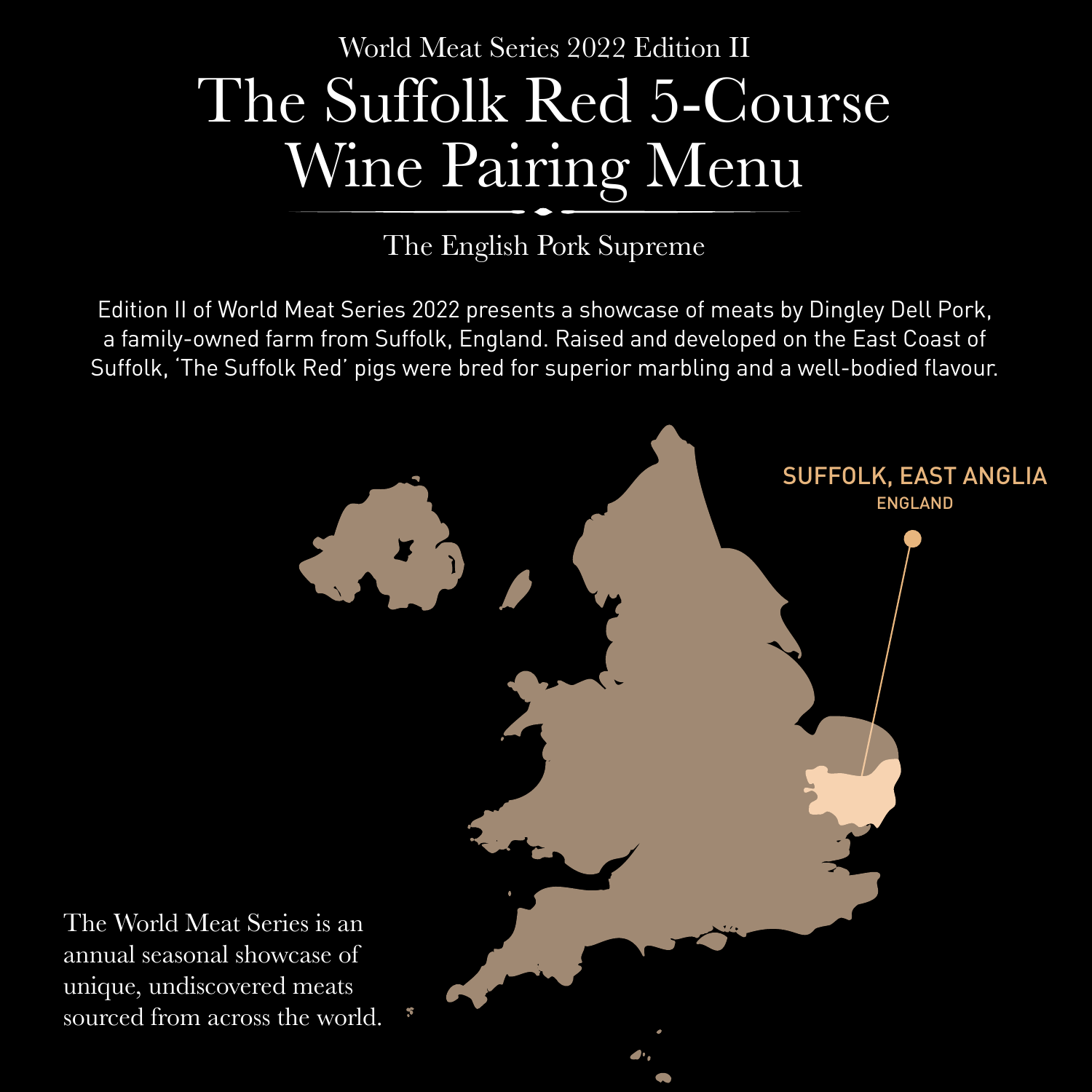Sunday to Thursday | 6pm to 8.30pm (last seating) One day advance reservation is required and subjects to availability.

> \$168++ (without wine) +\$88 Penfolds wine pairing

Prices subject to 10% service charge and prevailing government tax.

### World Meat Series 2022 Edition II The Suffolk Red 5-Course Wine Pairing Menu